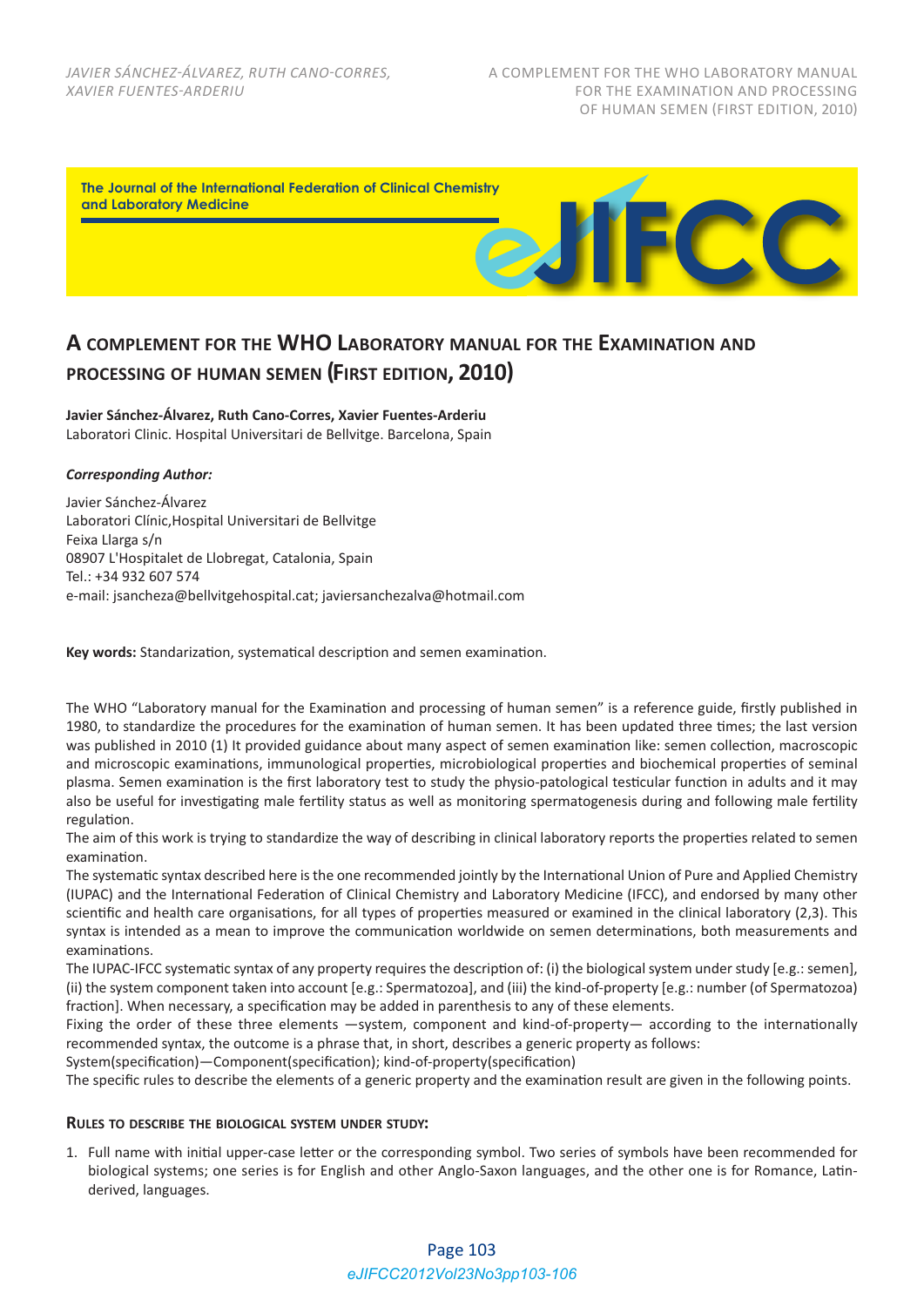- 2. Specification in parenthesis following the name or symbol of the system without a space, when necessary. For the type of properties included in this text, usually the specification is the supersystem to which the biological systems under consideration belongs [e.g.: Cells(Sem)].
- 3. A long dash  $(-)$ , rather than two hyphens  $(-)$ , following the system name or symbol, or eventually its parenthetic specification, and without a space, separating system from component.

## **RULES TO DESCRIBE THE COMPONENT:**

- 1. No space before the component separating it from system or its specification.
- 2. Unabbreviated systematic or trivial recommended name with initial upper‐case letter. Names used for components are the official names recommended by the international scientific organisations. Abbreviations are to be avoided, also when the system is given by code.
- 3. Names of two separate entities entering into numerator and denominator respectively of a ratio between two quantities of the same system and having the same kind‐of‐property, both names with initial upper‐case letter and separated by a slash with no space before or after.
- 4. Specification in parenthesis following the name without space. Elements of specification separated by semicolon and space.
- 5. A semicolon following component name or specification parenthesis, and without a space, separating component and its specification from kind‐of‐property.

## **RULES TO DESCRIBE THE KIND‐OF‐PROPERTY:**

- 1. A space before the kind‐of‐property separating it from the semicolon that follows component.
- 2. Full name with initial lower-case letter or an abbreviation. There is a list of recommended names and abbreviations in many languages.
- 3. Specification in parenthesis following the name or abbreviation without a space. Elements of specification in full, in abbreviated or coded form, separated by semicolon and space. Names of kinds‐of‐property may be supplemented with specifications necessary to avoid misunderstandings. The specifications are related to the measurement procedure, including previous events, time-related information, calibration, and notes on the analytical procedure.

## **RULES TO DESCRIBE THE RESULT:**

- 1. One or more spaces before the relational operator separating it from the kind-of-property.
- 2. When the relational operator is the symbol of 'equal to' (=) and there are many spaces separating it from the kind‐of‐property, this relational operator may be omitted.
- 3. One space before the result separating it from the relational operator.
- 4. The examination result.

In Table 1 the description of properties related to human semen examination according to the WHO "Laboratory manual for the Examination and processing of human semen" (1) are shown.

Most of the properties have already been defined by IUPAC-IFCC (4), so they have NPU code; but some others have been systematically described for first time in this article. In the table these properties are the ones without NPU code. When the symbol \* appears means that the description is an alternative description proposed in this article for the property just above described.

## *References*

- 1. World Health Organization. WHO laboratory manual for the Examination and processing of human semen. Fifth Edition. Geneva: WHO Press;2010.
- 2. International Union of Pure and Applied Chemistry, International Federation of Clinical Chemistry. Properties and units in the clinical laboratory sciences‐I. Syntax and semantic rules (Recommendations 1995). Pure Appl Chem 1995; 67:1563‐1574.
- 3. International Union of Pure and Applied Chemistry, International Federation of ClinicalChemistry. Compendium of terminology and nomenclature of properties in clinical laboratory sciences. (The Silver Book). Oxford: Blackwell; 1995.
- 4. International Federation of Clinical Chemistry and Laboratory Medicine (IFCC) International Union of Pure and Applied Chemistry (IUPAC). http://www.ifcc.org/ifcc‐news/npu‐database‐may‐edition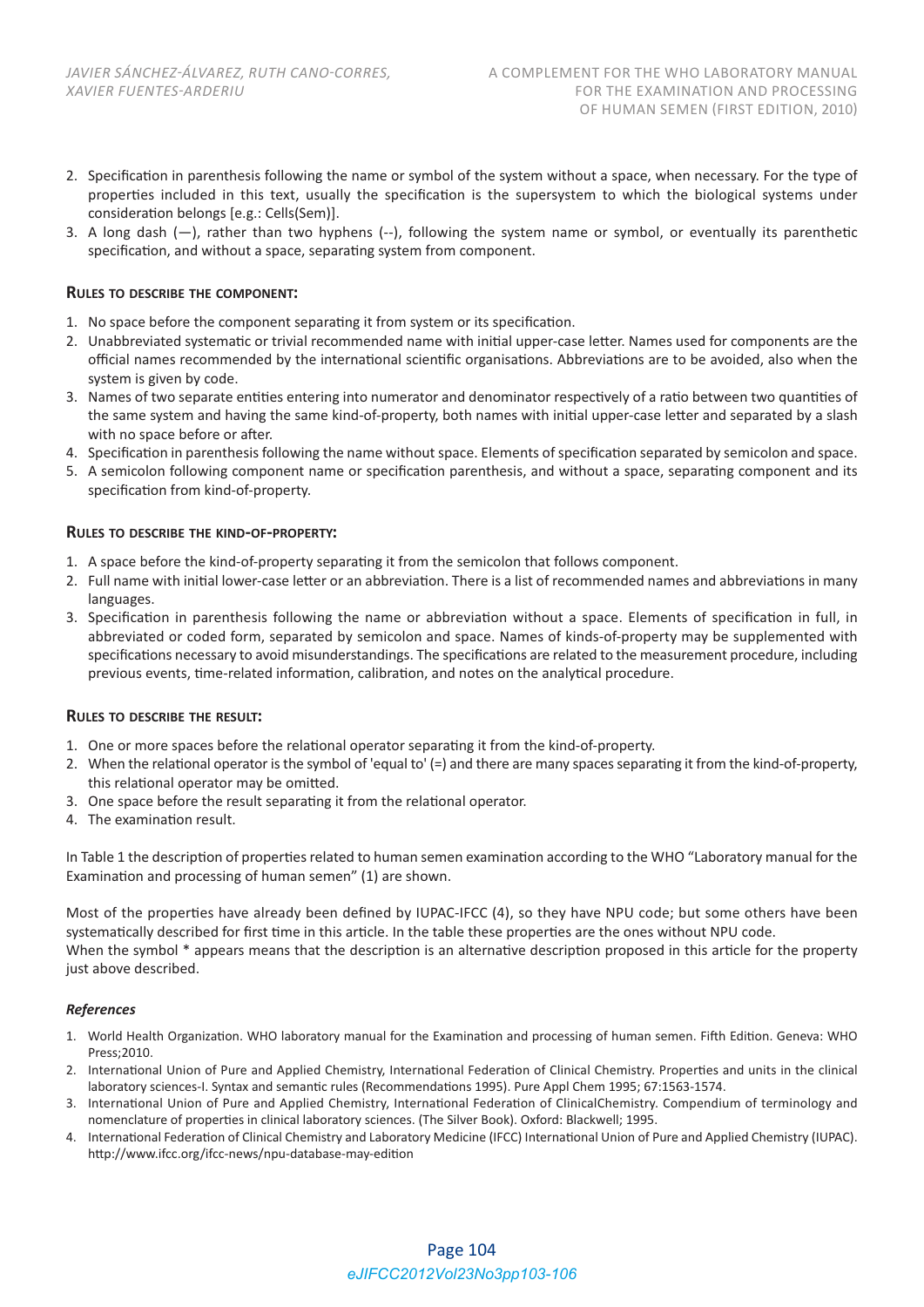| Table 1                                                                      |                                                                                                                        |  |
|------------------------------------------------------------------------------|------------------------------------------------------------------------------------------------------------------------|--|
|                                                                              | Description of the properties related to human semen examination                                                       |  |
| Properties related with collection of semen                                  |                                                                                                                        |  |
| NPU03411                                                                     | Pt-Sexual abstinence; time =                                                                                           |  |
| NPU03410                                                                     | Sem-Duration after ejaculation; time =                                                                                 |  |
|                                                                              | Sem-Sample delivering; time =                                                                                          |  |
|                                                                              | Pt-Semen collection; location({home; clinical laboratory) =                                                            |  |
|                                                                              |                                                                                                                        |  |
|                                                                              | Properties related with the initial macroscopic examination                                                            |  |
| NPU03409                                                                     | Sem—Liquefaction; time(37 oC; WHO 2010; $\leq 60$ min; > 60 min}) =                                                    |  |
|                                                                              | Pt-Semen(ejaculate); wholeness(WHO 2010; {0; 1} =                                                                      |  |
| NPU03992                                                                     | Pt-Semen; colour (WHO 2010; {grey-opalescent; red-brown; yellow}) =                                                    |  |
| NPU03407                                                                     | Pt-Semen; clarity(proc.; {transparent; opaque}) =                                                                      |  |
| NPU03408                                                                     | Pt-Semen; arb.viscosity(WHO 2010) =                                                                                    |  |
| NPU03412                                                                     | Pt-Semen; vol.(WHO 2010) =                                                                                             |  |
| NPU02414                                                                     | Pt-Seminal plasma; pH(WHO 2010) =                                                                                      |  |
| Properties related with the initial (phase-contrast) microscopic examination |                                                                                                                        |  |
| NPU03457                                                                     | Sperm-Spermatozoa(agglutinated); num.fr.( WHO 2010) =                                                                  |  |
|                                                                              | Sperm—Spermatozoa(head-to-head aggl.); arb.num.(proc.; $\{1, 2, 3, 4\}$ ) =                                            |  |
|                                                                              | Sperm-Spermatozoa(tail-to-tail aggl.); arb.num.(proc.;{1, 2, 3, 4}) =                                                  |  |
|                                                                              | Sperm-Spermatozoa(tail-tip-to-tail-tip aggl.); arb.num.(proc.; {1, 2, 3, 4}) =                                         |  |
|                                                                              | Sperm-Spermatozoa(mixed aggl.); arb.num.(proc.; $\{1, 2, 3, 4\}$ ) =                                                   |  |
|                                                                              | Sperm-Spermatozoa(tangle aggl.); $arb.num.(proc.;\{1, 2, 3, 4\}) =$                                                    |  |
| NPU03462                                                                     | Sperm-Spermatozoa motility; num.fr. (list; proc.)                                                                      |  |
|                                                                              | Sperm-Spermatozoa(progressive motility); num.fr.(WHO 2010) =                                                           |  |
| NPU08728                                                                     | Sperm-Spermatozoa(non-progressive motility); num.fr.( WHO 2010) =                                                      |  |
| NPU08729                                                                     | Sperm-Spermatozoa(immotile); num.fr.( WHO 2010) =                                                                      |  |
| NPU08748                                                                     | Sperm-Spermatozoa(motile with IgA); num.fr.(IBT; proc.) =                                                              |  |
| NPU03460                                                                     | Sperm-Spermatozoa(motile with IgA); num.fr.(MAR; proc.) =                                                              |  |
| NPU08749<br>NPU03461                                                         | Sperm-Spermatozoa(motile with IgG); num.fr.(IBT; proc.) =                                                              |  |
| NPU08750                                                                     | Sperm-Spermatozoa(motile with IgG); num.fr.(MAR; proc.) =<br>Sperm-Spermatozoa(motile with IgM); num.fr.(IBT; proc.) = |  |
| NPU08725                                                                     | Sperm—Spermatozoa(motile with $\vert$ gM); num.fr.(MAR; proc.) =                                                       |  |
| NPU18195                                                                     | Sem-Spermatozoa; motility(3 h; proc.) =                                                                                |  |
| NPU18194                                                                     | Sem-Spermatozoa; motility(proc.) =                                                                                     |  |
| NPU03997                                                                     | Sem-Spermatozoa; vel.(curvilinear) =                                                                                   |  |
| NPU03453                                                                     | Sem-Spermatozoa rotation; frequency =                                                                                  |  |
|                                                                              |                                                                                                                        |  |
| Properties related with the spermatozoa vitality                             |                                                                                                                        |  |
| NPU03459                                                                     | Sperm-Spermatozoa(live); num.fr.(WHO 2010) =                                                                           |  |
|                                                                              |                                                                                                                        |  |
|                                                                              | Properties related with the spermatozoa concentration in semen                                                         |  |
| NPU03455<br>NPU14374                                                         | Sem-Spermatozoa; num.c. =<br>Sem-Spermatozoa; arb.c.(proc.) =                                                          |  |
| NPU18891                                                                     | Sem-Spermatozoa; arb.num.(proc.) =                                                                                     |  |
| NPU18199                                                                     | Sem-Spermatozoa; arb.num.c.(proc.) =                                                                                   |  |
| NPU18843                                                                     | Sem-Spermatozoa; life span(after ejaculation) =                                                                        |  |
| NPU03454                                                                     | Sem-Spermatozoa; num.(proc.) =                                                                                         |  |
|                                                                              |                                                                                                                        |  |
| Properties related with the microscopic examination of stained smears        |                                                                                                                        |  |
| NPU03456                                                                     | Sperm-Spermatozoa; morphology(list; proc.)                                                                             |  |
| NPU18887                                                                     | Sperm-Spermatozoa; morphology(proc.) =                                                                                 |  |
| NPU08574                                                                     | Sperm-Spermatozoa(normal); num.fr. =                                                                                   |  |
| NPU08722                                                                     | Sperm-Head(amorph); num.fr. =                                                                                          |  |
| NPU08579                                                                     | Sperm-Head(duplicate); num.fr. =                                                                                       |  |
| NPU08575<br>NPU08581                                                         | Sperm-Head(large oval); num.fr. =<br>Sperm-Head(pin); num.fr. =                                                        |  |
| NPU08578                                                                     | Sperm-Head(pyriform); num.fr. =                                                                                        |  |
| NPU08580                                                                     | Sperm-Head(round); num.fr. =                                                                                           |  |
| NPU08576                                                                     | Sperm-Head(small oval); num.fr. =                                                                                      |  |
| NPU08577                                                                     | Sperm-Head(tapering); num.fr. =                                                                                        |  |
| NPU08723                                                                     | Sperm-Head(vacuolated); num.fr. =                                                                                      |  |
| NPU08583                                                                     | Sperm-Midpiece(abnormal); num.fr. =                                                                                    |  |
| NPU08587                                                                     | Sperm-Tail(coiled); num.fr. =                                                                                          |  |
| NPU08588                                                                     | Sperm-Tail(duplicate); num.fr. =                                                                                       |  |
| NPU08963                                                                     | Sperm-Tail(norm.); num.fr. =                                                                                           |  |
| NPU08724                                                                     | Sperm-Tail(swollen); num.fr. =                                                                                         |  |
| <b>NPU08584</b>                                                              | Sperm-Cytoplasmic droplet; num.fr. =                                                                                   |  |
|                                                                              | Sperm-Excess residual cytoplasm; num.fr. =                                                                             |  |